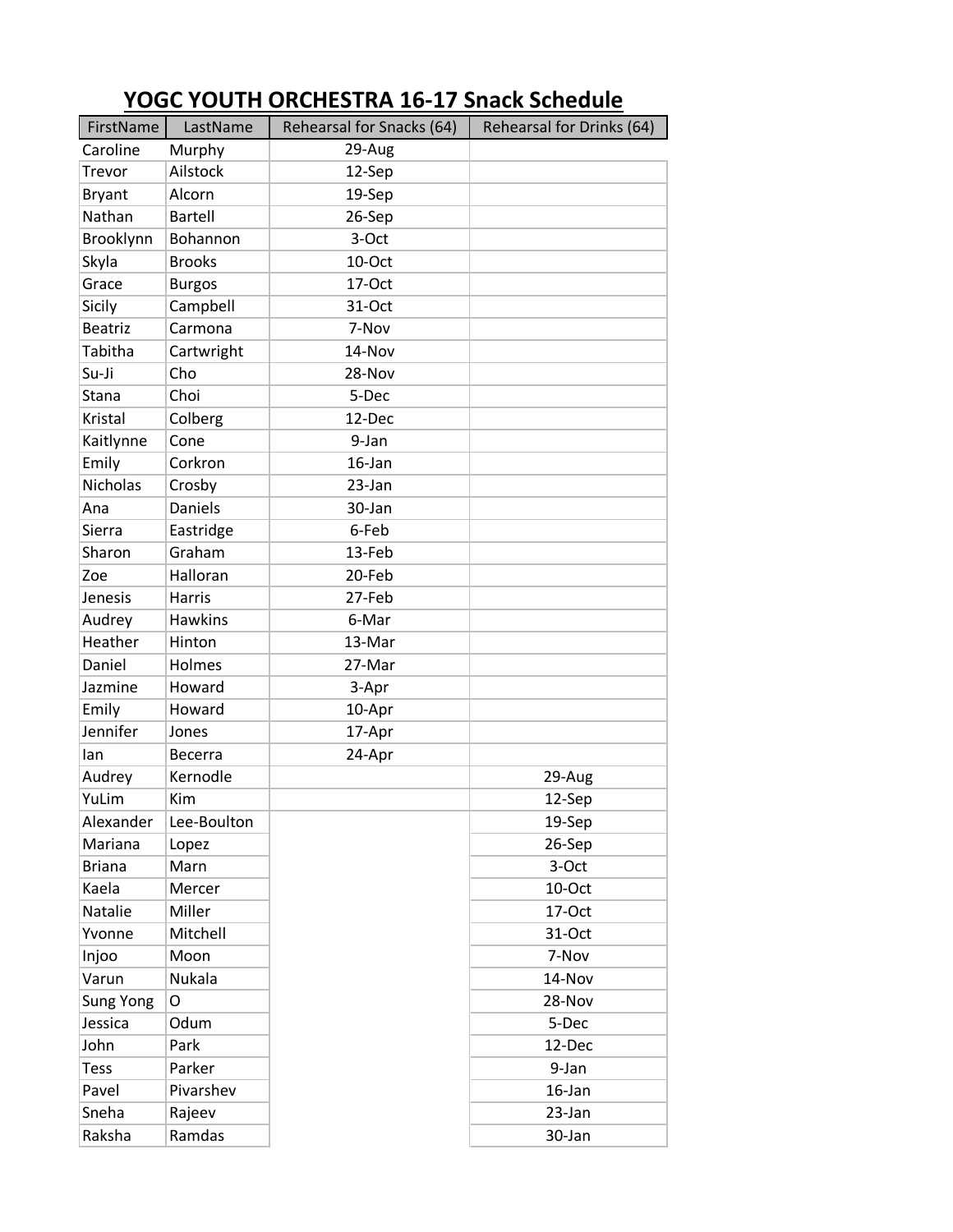| Zachary  | Richardson     |
|----------|----------------|
| Alexis   | Rivera         |
| Jane     | Scarborough    |
| Anita    | Scarborough    |
| Madison  | Schwandt       |
| Aryaman  | Singh          |
| Michael  | Smith          |
| Sandra   | <b>Stevens</b> |
| Rosie    | Tates          |
| Hannah   | <b>Tates</b>   |
| Jasmine  | Tatum          |
| Victoria | Thornton       |
| Connie   | Tran           |
| Anna     | Van Kley       |
| Damario  | Walden         |
| Connor   | Williams       |
| Justin   | Williams       |
| Anselm   | Wisdo          |
| Kevin    | Yanoschik      |
|          |                |

| 6-Feb  |
|--------|
| 13-Feb |
| 20-Feb |
| 27-Feb |
| 6-Mar  |
| 13-Mar |
| 27-Mar |
| 3-Apr  |
| 10-Apr |
| 17-Apr |
| 24-Apr |
|        |
|        |
|        |
|        |
|        |
|        |
|        |
|        |
|        |

L.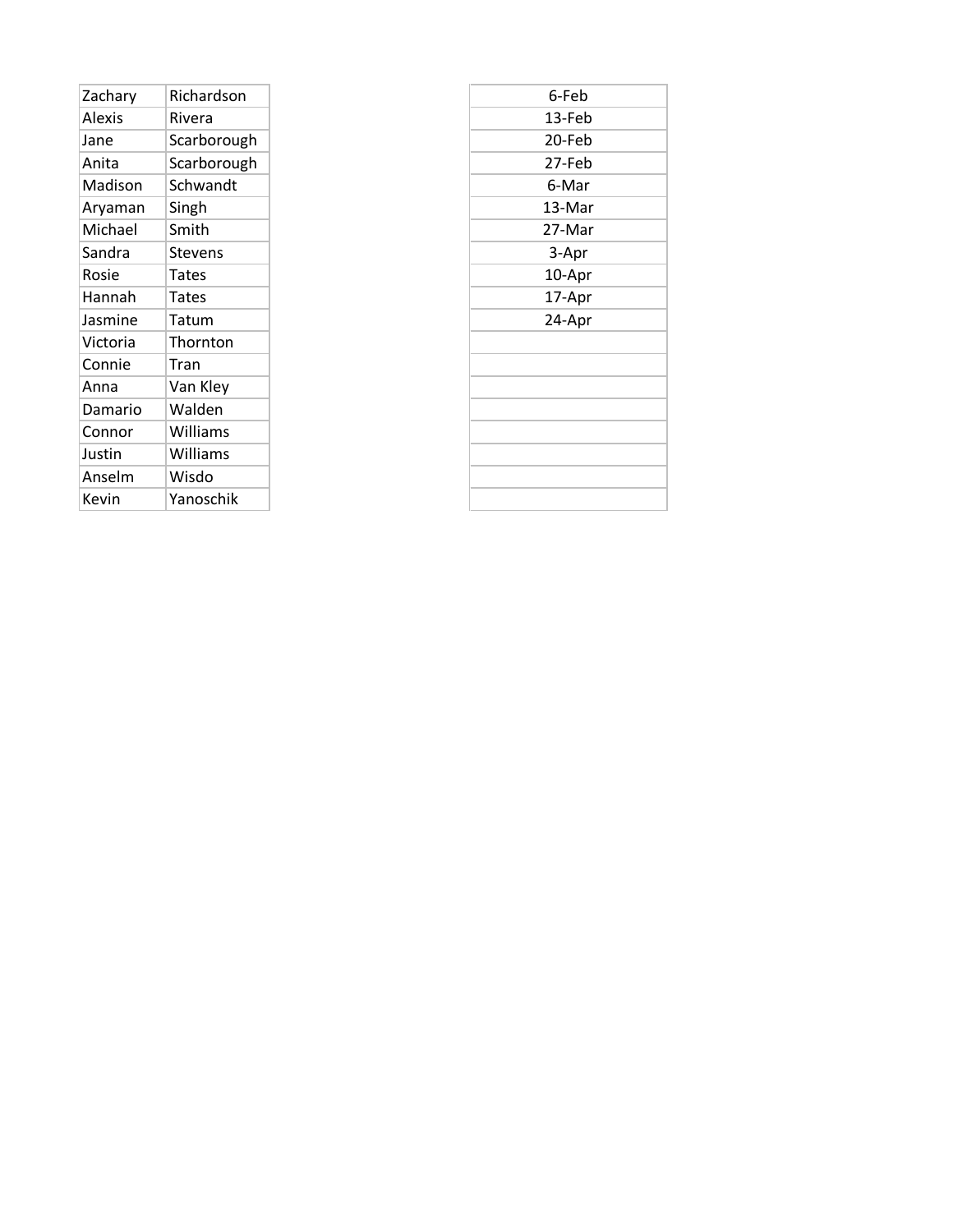| <b>Parent First Name</b>      | Parent Last Name |
|-------------------------------|------------------|
| <b>Stephanie and Clarence</b> | Murphy           |
| Linda                         | Ailstock         |
| Nicole                        | Alcorn           |
| <b>Robin and Mike</b>         | Bartell          |
| Ginger                        | Bohannon         |
| Michael & Lou                 | <b>Brooks</b>    |
| Marco and Anna                | <b>Burgos</b>    |
| Katie                         | <b>Branz</b>     |
| Loren                         | Ponce            |
| Jannette                      | Miller           |
| Han Young                     | Cho              |
| Sung                          | Choi             |
| Kathy and Dan                 | Colberg          |
| L. Gene and Kimberly          | Cone             |
| Greg and Jennifer             | Corkron          |
| Tony and Lisa                 | Crosby           |
| Jennifer and Erik             | <b>Daniels</b>   |
| <b>Shane and Michelle</b>     | Eastridge        |
| Miriam and Seth               | Graham           |
| Heather                       | Holloran         |
| Josephus                      | Cunningham       |
| Robert and Kathryn            | <b>Hawkins</b>   |
| <b>Robert and Catherine</b>   | Hinton           |
| Pamela                        | Monaghan         |
| Daniel and Nicole             | Howard           |
| Jamie and Tim                 | Howard           |
| Mickey Jones                  | Jones            |
| <b>Josue and Monica</b>       | <b>Becerra</b>   |
| <b>Phil and Natalie</b>       | Kernodle         |
| Yong and Hyun Lee             | Kim              |
| Alice and Greg                | Lee-Boulton      |
| Margarita and Salvador        | Lopez            |
| <b>Stephanie and Aaron</b>    | Marn             |
| E. Ashley                     | Mercer           |
| Elsie                         | Rogers-Miller    |
| Yvette                        | Mitchell         |
| <b>Gisung Moon</b>            | Aesook Lin       |
| Suresh & Srividy              | Nukala           |
| Un Sop Yo and Yong            | O                |
| Mandi and Randy               | Odum             |
| Haesook                       | Joo              |
| Joe and Tammy                 | Parker           |
| Natalia Richardson            | Richardson       |
| Rajeev                        | Puthiyaveetil    |
| Krishnappa and Ramadevi       | Ramdas           |